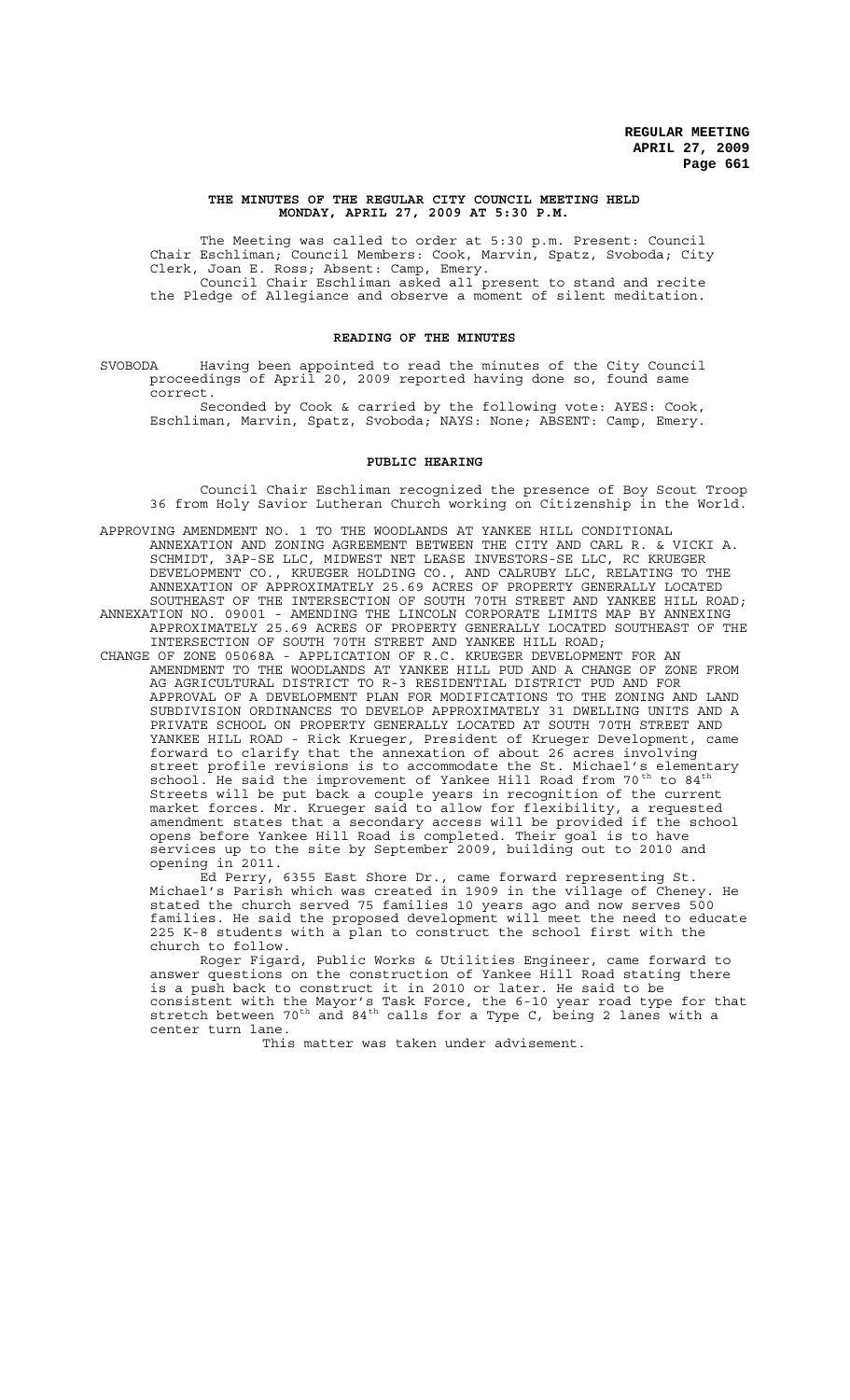ANNEXATION NO. 08005 - AMENDING THE LINCOLN CORPORATE LIMITS MAP BY ANNEXING APPROXIMATELY 26.3 ACRES OF PROPERTY GENERALLY LOCATED AT NORTH 90TH STREET AND O STREET;

CHANGE OF ZONE NO. 09008 - APPLICATION OF SOUTHEAST COMMUNITY COLLEGE FOR A CHANGE OF ZONE FROM P PUBLIC USE DISTRICT TO O-3 OFFICE PARK DISTRICT ON PROPERTY GENERALLY LOCATED AT NORTH 90TH STREET AND O STREET - Jack Huck, President of Southeast Community College, came forward to speak about the school's partnership with the National Institute for Forensics to engage in a long-term lease with the non-profit corporation to build a 125,000 sq. ft. facility in relation to SCC's offered healthcare, criminal justice and adult education programs. In answer to Council questions, Mr. Huck said there are extremely large needs for careers in the healthcare fields not only in the immediate Lincoln area but also in the 15-county district and across the state. He said starting wages range from high 20's to \$30,000 annually with benefits; furthermore, wages can go all the way up to 50's & 60's for registered nurses. Because of the use of this facility, he anticipates the potential of a two-year forensics program at SCC.

Lyle Loth, a representative of ESP Engineering, was on hand for questioning.

This matter was taken under advisement.

CHANGE OF ZONE NO. 09004 - AMENDING CHAPTER 27.61 OF THE LINCOLN MUNICIPAL CODE RELATING TO NONCONFORMING AND NONSTANDARD USES BY ADDING A NEW SECTION NUMBERED 27.61.100 TO ESTABLISH CONDITIONS FOR THE EXPANSION OF A NONSTANDARD SINGLE-FAMILY OR TWO FAMILY DWELLING INTO A REQUIRED YARD IN RESIDENTIAL DISTRICTS - Marvin Krout, Director of Planning, came forward stating this amendment will make it easier for housing renovation and will involve less work for the Planning Department when projects heat up.

This matter was taken under advisement.

- CHANGE OF ZONE NO. 09007 APPLICATION OF THE PLANNING DIRECTOR TO ELIMINATE THE BUILDING LINE DISTRICT IN RANDOLPH STREET FROM THE CENTERLINE OF SOUTH 46TH STREET TO THE WEST RIGHT-OF-WAY LINE OF SOUTH 47TH STREET Marvin Krout, Director of Planning, came forward to explain that building line districts are useful to plan for the potential future improvement of streets and for property owners to take into account when they are building so they are not more impacted by a widening if it occurs. He said the change was brought about because of the building permit application of an assisted housing facility.
- MARVIN Stated for the record that the Randolph Street Building Line District was started in 1953.
	- Roger Figard, Public Works & Utilities Engineer, came forward to answer questions about arterials, collectors and minor collectors. This matter was taken under advisement.
- COMP. PLAN CONFORMITY 09003 REQUEST OF THE URBAN DEVELOPMENT DEPARTMENT TO DECLARE APPROXIMATELY 2 ACRES OF PROPERTY GENERALLY LOCATED AT THE NORTHWEST CORNER OF NORTH 27TH STREET AND CENTER STREET AS SURPLUS AND AUTHORIZING THE SALE THEREOF TO MATT TALBOT KITCHEN AND OUTREACH;
- CHANGE OF ZONE 08074 APPLICATION OF THE PLANNING DIRECTOR FOR A CHANGE OF ZONE FROM I-1 INDUSTRIAL DISTRICT TO R-2 RESIDENTIAL DISTRICT, H-3 HIGHWAY COMMERCIAL DISTRICT AND P PUBLIC USE DISTRICT; FROM P PUBLIC USE DISTRICT TO H-3 HIGHWAY COMMERCIAL DISTRICT; AND FROM R-4 RESIDENTIAL DISTRICT TO P PUBLIC USE DISTRICT, ON PROPERTY GENERALLY LOCATED AT NORTH 27TH STREET AND FAIR STREET AND NORTH 27TH STREET AND CENTER STREET;

CHANGE OF ZONE 09006 - APPLICATION OF THE URBAN DEVELOPMENT DIRECTOR TO DESIGNATE THE FORMER NORTHEAST BRANCH "CARNEGIE" LIBRARY AS A LANDMARK, ON PROPERTY GENERALLY LOCATED AT NORTH 27TH STREET AND CENTER STREET;

VACATION 09003 - APPLICATION OF THE URBAN DEVELOPMENT DIRECTOR TO VACATE THE REMAINING PORTION OF THE NORTH-SOUTH ALLEY BETWEEN NORTH 26TH STREET AND NORTH 27TH STREET, NORTH OF CENTER STREET, RETAINING TITLE THERETO IN THE CITY AND AUTHORIZING THE SALE TO MATT TALBOT KITCHEN AND OUTREACH -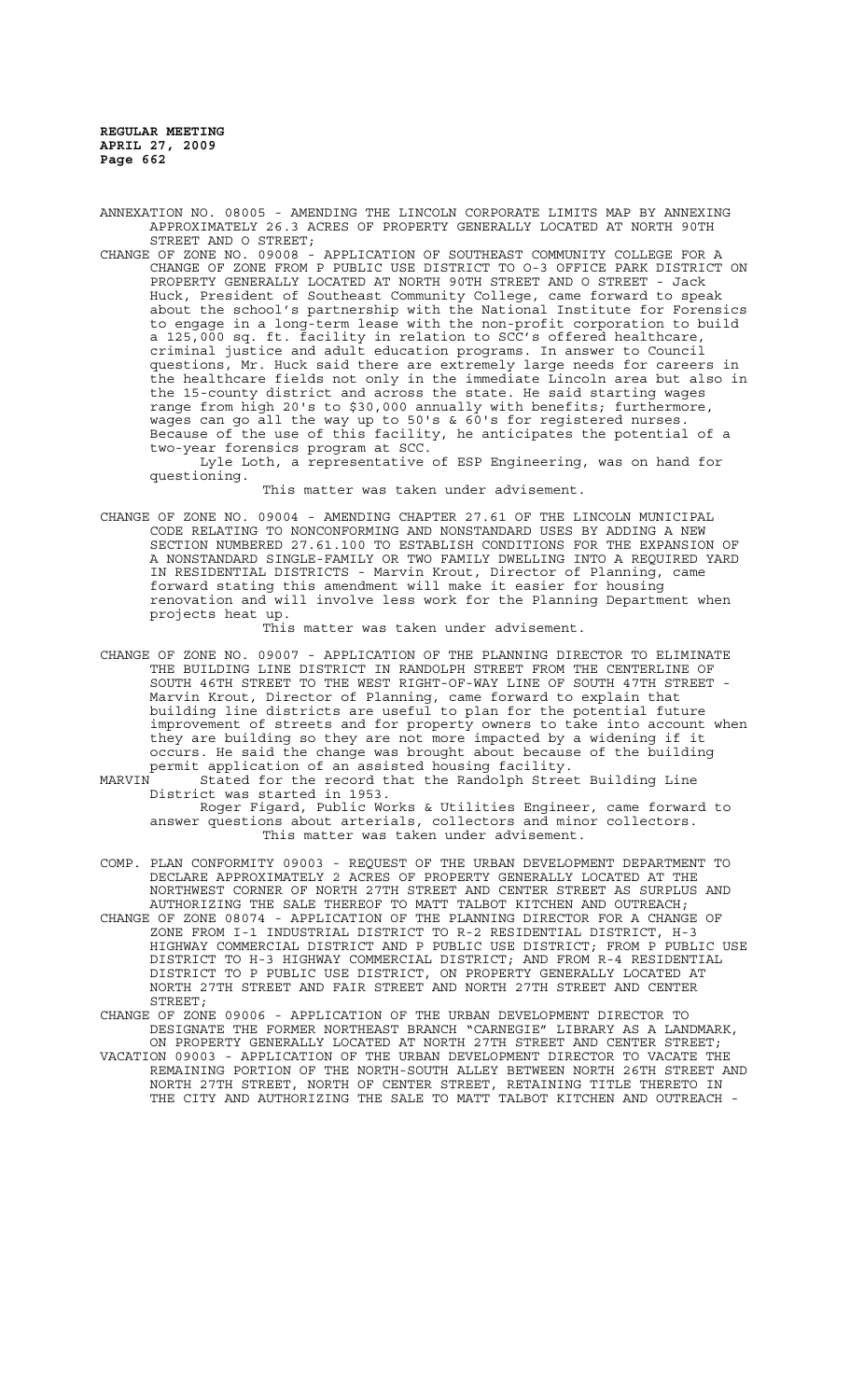Marvin Krout, Director of Planning, came forward to clarify the zone changes in the two-acre area as it relates to the designation of the neo-classic, brick & limestone Carnegie building as a historic landmark. He said it cleans up unclear zoning; it declares surplus; re-zones & vacates property for the proposed Matt Talbot Kitchen and Outreach use; and finally, it zones all the City's Water Department property as P for Public Use. In response to Council questions regarding inconsistent zoning, Mr. Krout said a lot of park land is in the residential category and not P zoned. He said the R-2 is a reminder that if you are going to do anything on that property you should pay attention to the standards because there aren't any standards for the P zone and there are for R-2. As instructed by Council, Mr. Krout said he will clarify the zone reasoning before Council action next week.

DeNay Kalkowski, Seacrest & Kalkowski, 1111 Lincoln Mall, Suite 350, came forward on behalf of Matt Talbot Kitchen & Outreach in support of all four items essential to the redevelopment agreement which provides for the move from 1911 R Street to 2121 N. 27<sup>th</sup> Street. She said on March 31, 2009 MTKO and the City jointly held a neighborhood meeting attended by four people.

This matter was taken under advisement.

USE PERMIT NO. 140C - APPLICATION OF MENARD, INC. TO AMEND THE APPIAN WAY REGIONAL CENTER TO MODIFY THE OFF-STREET PARKING REQUIREMENT FOR MENARD'S ON PROPERTY GENERALLY LOCATED NORTHEAST OF THE INTERSECTION OF SOUTH 89TH STREET AND ANDERMATT DRIVE - Nate Hanquist, HWS Consultant Group, Inc., came forward to answer questions about the relocation of the yard entrance from the south side of the store to the north side which is necessary to alleviate the potential pedestrian and vehicular conflicts near the garden center. While this action will result in the loss of 45 total parking spaces, Mr. Hanquist said this loss will not impact guests' ability to find available parking spaces as 598 are located in the parking field.

Frank Doland, HWS Consultant Group, Inc., 825 J Street, came forward to answer questions. He stated that Menard's was able to justify to the Planning Department that the full number of parking stalls were not needed for the store to function.

Marvin Krout, Director of Planning, came forward to state that the high number of parking spaces is common for other stores of the same size or for stores that have a lot of bulky materials. He also explained that a developer or lender may want to make sure that there is enough parking to allow a range of uses as retail leasing may change. He said .<br>Menard's request has the developer's approval but if retail uses change, a site plan may be readjusted and parking spaces can be returned. In response to Council questions about parking standards, Mr. Krout said businesses find creative ways to deal with reduced parking such as the use of a shuttle bus during peak holiday shopping or by locating churches near mixed-use retail areas to take advantage of overflow parking on different days/hours.

This matter was taken under advisement.

- APPROVING AN AGREEMENT BETWEEN THE CITY AND BRYANLGH TO TRANSFER MEDICARE RECAPTURE CREDITS FROM BRYANLGH TO THE CITY IN THE AMOUNT OF \$153,872; TO TRANSFER \$111,999 FROM THE CITY TO BRYANLGH WHICH REPRESENTS ACCUMULATED INCOME DISTRIBUTED FROM THE AARON H. BUCKSTAFF FUND; AND FOR BRYANLGH TO ADMINISTER THE BIBA FUNDS THAT RESULTED FROM A JUDGMENT DATED MAY 11, 2002;
- APPROVING A MEMORANDUM OF UNDERSTANDING BETWEEN THE CITY AND THE COMMUNITY HEALTH ENDOWMENT FOR THE FINAL DISTRIBUTION OF ESCROW FUNDS AND MEDICARE RECAPTURE CREDITS TO THE COMMUNITY HEALTH ENDOWMENT AND TO REQUIRE THE COMMUNITY HEALTH ENDOWMENT TO ESTABLISH A CONTINGENCY FUND;
- APPROVING AN AGREEMENT BETWEEN BRYANLGH, THE CITY AND US BANCORP TO LIQUIDATE ALL ESCROWED FUNDS AND TRANSFER THESE FUNDS TO THE CITY - Don Herz, City Finance Director, came forward to request approval and respond to questions. He said the primary resolution is related to the sale of Lincoln General Hospital. He said the time frame for maintaining the escrow has elapsed and LGH sale agreements provide that the remaining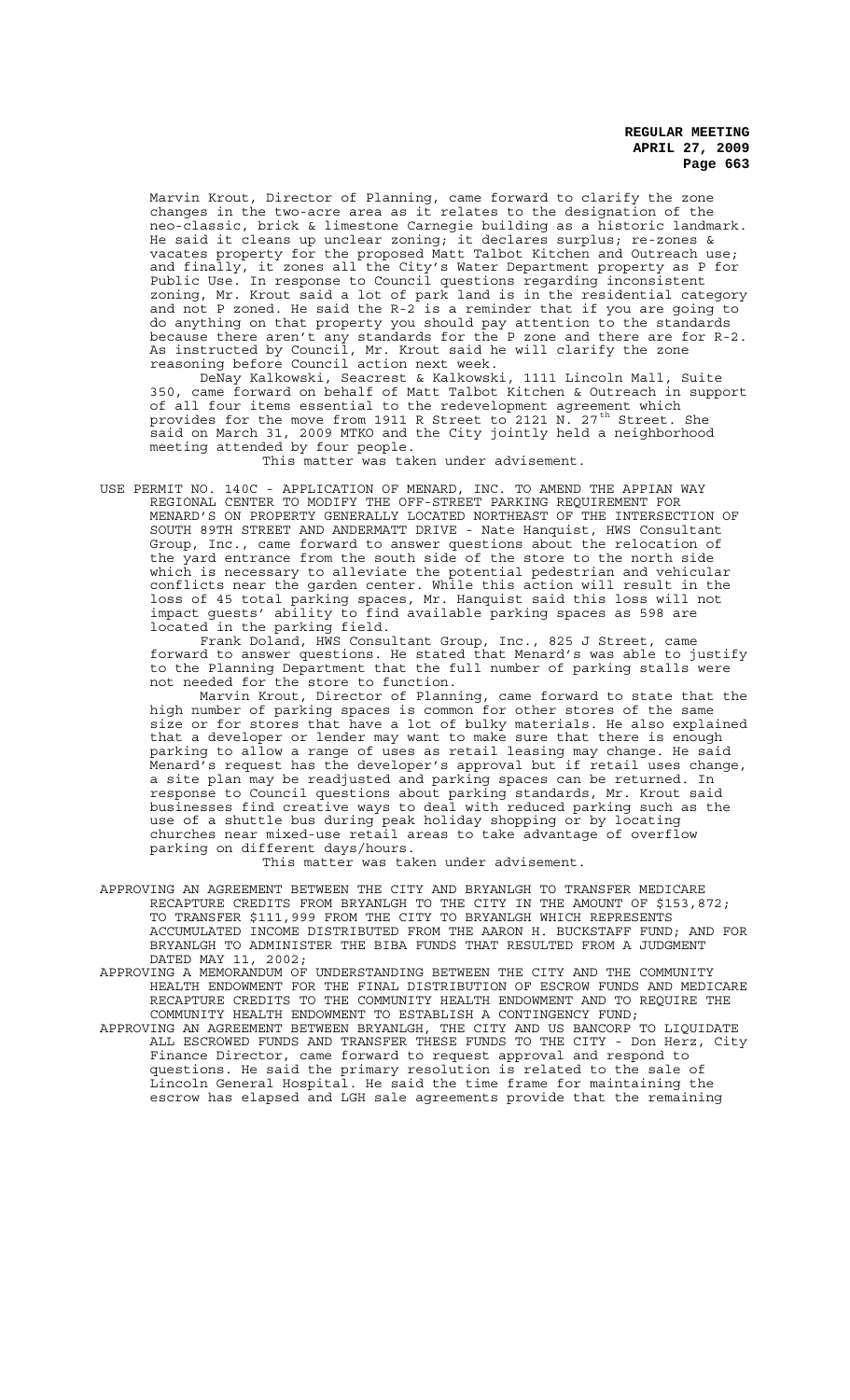escrow funds will be transferred to the Community Health Endowment for investment and use in accordance with LMC 4.16. He said the other resolutions are agreements between the City and BryanLGH to finalize the escrow distribution. He said there has been thorough discussion between the Community Health Endowment, BryanLGH and the City agreeing to the conditions set forth in the MOU's and all are anxious to move forward. Mr. Herz said if approved, this will allow him to wipe off the oldest item on his "to-do list" since his tenure.

This matter was taken under advisement.

AMENDING SECTION 5.38.050 OF THE LINCOLN MUNICIPAL CODE TO INCREASE PERMIT FEES FOR MOTELS, HOTELS, ROOMING, LODGING, AND APARTMENT HOUSES, AND REPEALING SECTION 5.38.050 AS HITHERTO EXISTING - Ron Peery, Building & Safety Department, came forward in favor of the amendment as it covers costs for this year. He said after meeting with REOMA representatives, the department will agree to form a committee to study the apartment licensing program and look into different efficiencies, making changes if needed.

William J. Wood, 808 D Street, President of the Real Estate Owners and Managers Association, came forward representing 135 dues-paying members who are either owners of rental property or management firms that manage rental property. He said when the original proposed increase came forward, their association opposed it. He said normally these increases would be passed on, but it would be heartless to do so as tenants are losing their jobs in these difficult economic times. Mr. Wood said as a way to compromise, inspection efficiencies can be found instead. He proposed that the fee increase be adopted as amended but limited to one year.

Mr. Peery came forward to answer Council questions. He said the amended permit fees are temporary to cover costs for this year only; therefore, any future increase requests will have to come before Council next year.

This matter was taken under advisement.

# **\*\* END OF PUBLIC HEARING \*\***

# **COUNCIL ACTION**

# **REPORTS OF CITY OFFICERS**

|           | REQUEST OF PUBLIC WORKS TO SET A PUBLIC HEARING DATE OF MONDAY, MAY 11, 2009, |
|-----------|-------------------------------------------------------------------------------|
|           | AT 1:30 P.M. AND PLACE ON THE FORMAL CITY COUNCIL AGENDA THE FOLLOWING:       |
| 09-66     | To provide authority to create & order constructed under                      |
|           | Special Assessment District; water main, 12-inch diameter,                    |
|           | in North 58th Circle, Arbor Road north approx. $600 +/-$ feet                 |
|           | and assess the costs thereof against the benefitted                           |
|           | properties.                                                                   |
| $09 - 67$ | To provide authority to create & order constructed under                      |
|           | Improvement District; for the acquisition of all necessary                    |
|           | easements or additional right-of-way by negotiation &                         |
|           | purchase or by condemnation, if necessary, as provided by                     |
|           | law, for construction and future maintenance of a public                      |
|           | water main, 12-inch diameter, in North 58th Circle, Arbor                     |
|           | Road north approx. $600 +/-$ feet and assess the costs thereof                |
|           | against the benefitted properties.                                            |
| $09 - 68$ | To provide authority to create & order constructed under                      |
|           | Special Assessment District; two water mains, 12-inch                         |
|           | diameter, east of North 58th Circle, north of Arbor Road, in                  |
|           | Arbor Road Second Addition Condominium, and assess the costs                  |
|           | thereof against the benefitted properties.                                    |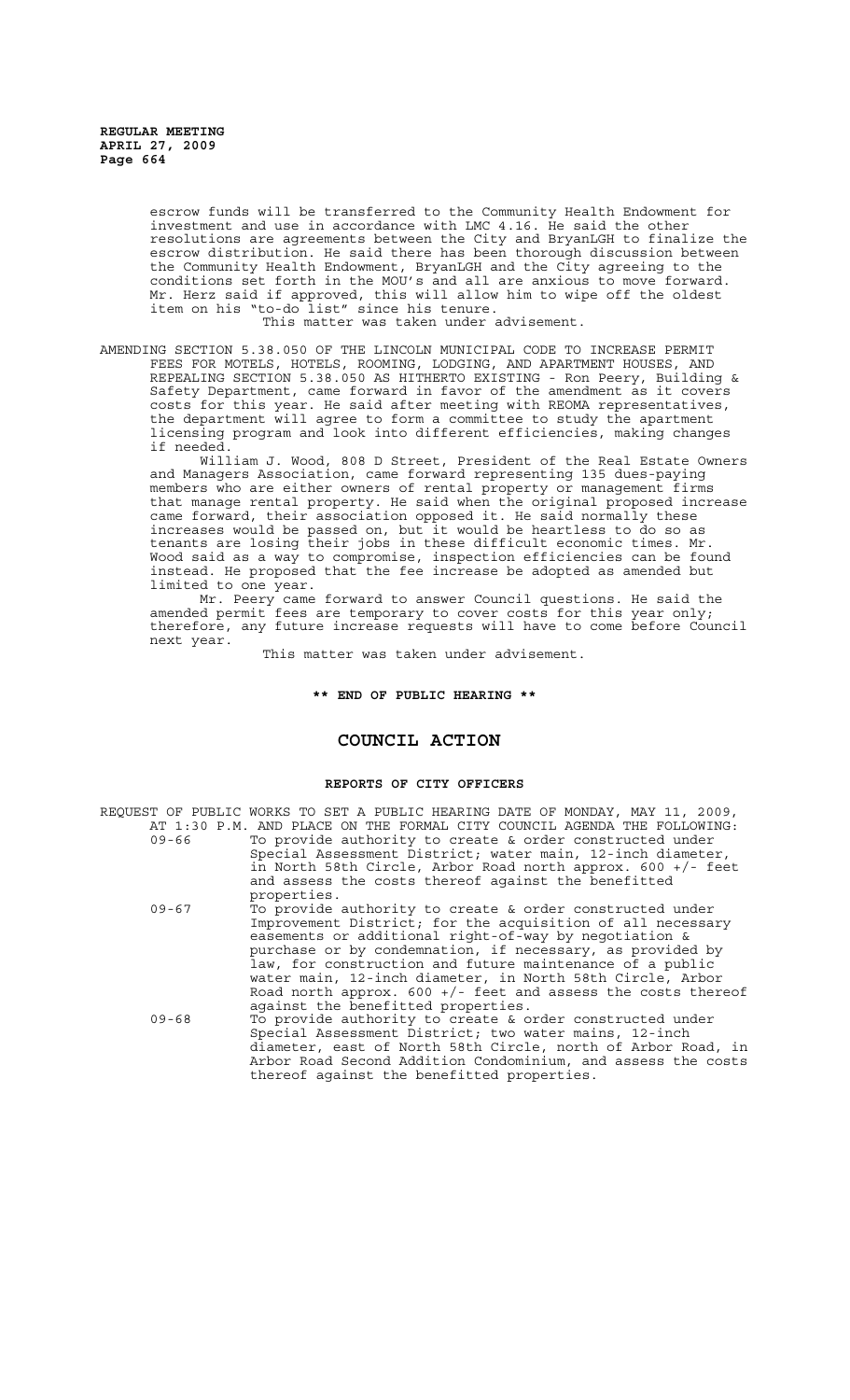- 09-69 To provide authority to create & order constructed under Improvement District; for the acquisition of all necessary easements or additional right-of-way by negotiation & purchase or by condemnation, if necessary, as provided by law, for construction & future maintenance of two public water mains, 12-inch diameter, east of North 58th Circle, north of Arbor Road, in Arbor Road Second Addition Condominium, and assess the costs thereof against the benefitted properties.
- 09-70 To provide authority to create & order constructed under Special Assessment District; water mains, 12-inch diameters, east of North 56th Street, from Alvo Road to Arbor Road, and assess the costs thereof against the benefitted properties. 09-71 To provide authority to create & order constructed under Improvement District; for the acquisition of all necessary easements or additional right-of-way by negotiation & purchase or by condemnation, if necessary, as provided by law, for construction & future maintenance of water mains,
- 12-inch diameters, east of North 56th Street, from Alvo Rd. to Arbor Rd., and assess the costs thereof against the benefitted properties. 09-72 To provide authority to create & order constructed under Special Assessment District; sanitary sewers, ranging in size from 8-inch to 12-inch diameters, east of North 56th Street, from Alvo Road to Interstate 80, and assess the
- costs thereof against the benefitted properties.
- 09-73 To provide authority to create & order constructed under Improvement District; for the acquisition of all necessary easements or additional right-of-way by negotiation & purchase or by condemnation, if necessary, as provided by law, for construction & future maintenance of sanitary sewers, ranging in size from 8-inch to 12-inch diameters, east of North 56th Street, from Alvo Road to Interstate 80, and assess the costs thereof against the benefitted properties.

CLERK Requested a motion for approval.<br>COOK So Moved. So Moved.

> Seconded by Svoboda & carried by the following vote: AYES: Cook, Eschliman, Marvin, Spatz, Svoboda; NAYS: None; ABSENT: Camp, Emery.

- CLERK'S LETTER AND MAYOR'S APPROVAL OF RESOLUTIONS AND ORDINANCES PASSED BY THE CITY COUNCIL ON APRIL 13, 2009 - CLERK presented said report which was placed on file in the Office of the City Clerk. **(27-1)**
- REPORT FROM CITY TREASURER OF FRANCHISE TAX FOR THE MONTH OF MARCH 2009 FROM BLACK HILLS/NEBRASKA GAS UTILITY CO., LLC - CLERK presented said report which was placed on file in the Office of the City Clerk. **(16-1)**
- RESOLUTION APPROVING THE CITY OF LINCOLN'S INVESTMENT ACTIVITY REPORT FROM THE CITY TREASURER FOR THE FIRST QUARTER, FISCAL YEAR 2008-2009 - CLERK read the following resolution, introduced by Jonathan Cook, who moved its

adoption:<br><u>A-85302</u> BE BE IT HEREBY RESOLVED BY THE CITY COUNCIL of the City of Lincoln, Nebraska:

That the Investment Activity report and attached list of investments be confirmed and approved, and the City Treasurer is hereby directed to hold said investments until maturity unless otherwise directed by the City Council.

Introduced by Jonathan Cook Seconded by Svoboda & carried by the following vote: AYES: Cook, Eschliman, Marvin, Spatz, Svoboda; NAYS: None; ABSENT: Camp, Emery.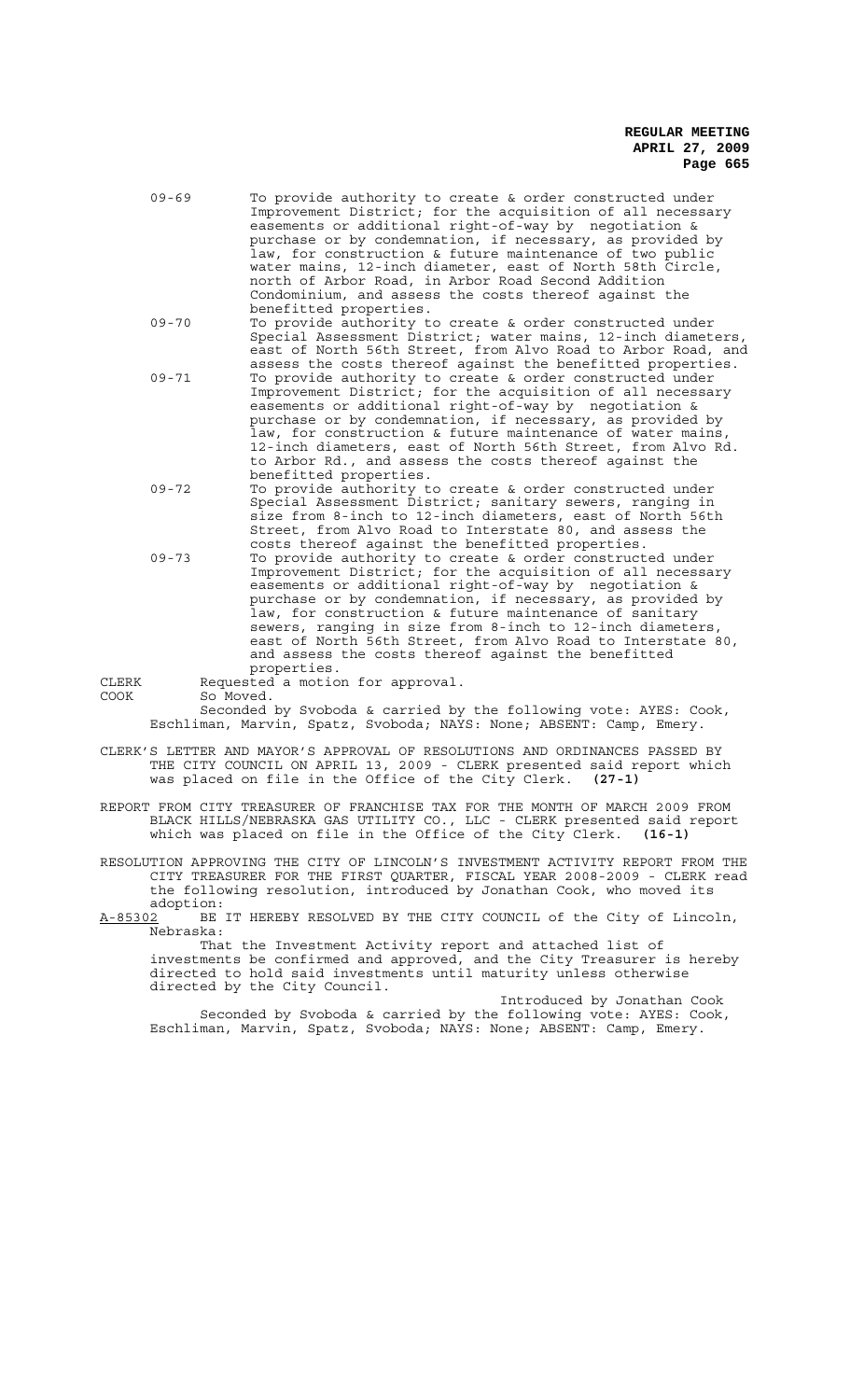## **PETITIONS & COMMUNICATIONS**

SETTING THE HEARING DATE OF MONDAY, MAY 11, 2009 AT 1:30 P.M. FOR THE APPLICATION OF OLD FEDERAL PLACE, LLC DBA JASMINE ROOM FOR THE ADDITION OF A CATERING LICENSE TO ITS CLASS I LIQUOR LICENSE LOCATED AT 129 N. 10TH STREET - CLERK read the following resolution, introduced by Jonathan Cook, who moved its adoption:<br>A-85303 BE IT RESOLVED by the City Counc

BE IT RESOLVED by the City Council, of the City of Lincoln, that a hearing date is hereby set for Monday, May 11, 2009, at 1:30 p.m. or as soon thereafter as possible in the City Council Chambers, County-City Building, 555 S. 10th St., Lincoln, NE, for the application of Old Federal Place, LLC dba Jasmine Room for the addition of a catering license to its Class I liquor license located at 129 N. 10th Street. If the Police Dept. is unable to complete the investigation by said time, a new hearing date will be set.

Introduced by Jonathan Cook Seconded by Svoboda & carried by the following vote: AYES: Cook, Eschliman, Marvin, Spatz, Svoboda; NAYS: None; ABSENT: Camp, Emery.

- SETTING THE HEARING DATE OF MONDAY, MAY 11, 2009 AT 1:30 P.M. FOR THE APPLICATION OF OLD FEDERAL PLACE LLC DBA JASMINE ROOM FOR AN ADDITION TO ITS LICENSED PREMISE LOCATED AT 129 N. 10TH STREET - CLERK read the following resolution, introduced by Jonathan Cook, who moved its
- adoption:<br><u>A-85304</u> BE A-85304 BE IT RESOLVED by the City Council, of the City of Lincoln, that a hearing date is hereby set for Monday, May 11, 2009, at 1:30 p.m. or as soon thereafter as possible in the City Council Chambers, County-City Building, 555 S. 10th St., Lincoln, NE, for the application of Old Federal Place LLC dba Jasmine Room for an addition to its licensed premise located at 129 N. 10th Street.

If the Police Dept. is unable to complete the investigation by said time, a new hearing date will be set.

Introduced by Jonathan Cook Seconded by Svoboda & carried by the following vote: AYES: Cook, Eschliman, Marvin, Spatz, Svoboda; NAYS: None; ABSENT: Camp, Emery.

- SETTING THE HEARING DATE OF MONDAY, MAY 11, 2009 AT 1:30 P.M. FOR THE APPLICATION OF BLUE MANGO HOLDINGS, LLC DBA EL SALVADOR CAFÉ FOR A CLASS C LIQUOR LICENSE WITH CATERING LOCATED AT 221 SOUTH 9TH STREET - CLERK read the following resolution, introduced by Jonathan Cook, who moved its adoption:<br>A-85305 BE IT R
- BE IT RESOLVED by the City Council, of the City of Lincoln, that a hearing date is hereby set for Monday, May 11, 2009, at 1:30 p.m. or as soon thereafter as possible in the City Council Chambers, County-City Building, 555 S. 10th St., Lincoln, NE, for the application of Blue Mango Holdings, LLC dba El Salvador Café for a Class C liquor license with catering located at 221 South 9th Street.

If the Police Dept. is unable to complete the investigation by said time, a new hearing date will be set.

Introduced by Jonathan Cook Seconded by Svoboda & carried by the following vote: AYES: Cook, Eschliman, Marvin, Spatz, Svoboda; NAYS: None; ABSENT: Camp, Emery.

SETTING THE HEARING DATE OF MONDAY, MAY 11, 2009 AT 1:30 P.M. FOR THE APPLICATION OF JOSE L. MENESES DBA LIQUOR EL PAISA FOR A CLASS D LIQUOR LICENSE LOCATED AT 100 N. 1ST STREET, SUITE 6 - CLERK read the following resolution, introduced by Jonathan Cook, who moved its adoption:

A-85306 BE IT RESOLVED by the City Council, of the City of Lincoln, that a hearing date is hereby set for Monday, May 11, 2009, at 1:30 p.m. or as soon thereafter as possible in the City Council Chambers, County-City Building, 555 S. 10th St., Lincoln, NE, for the application of Jose L.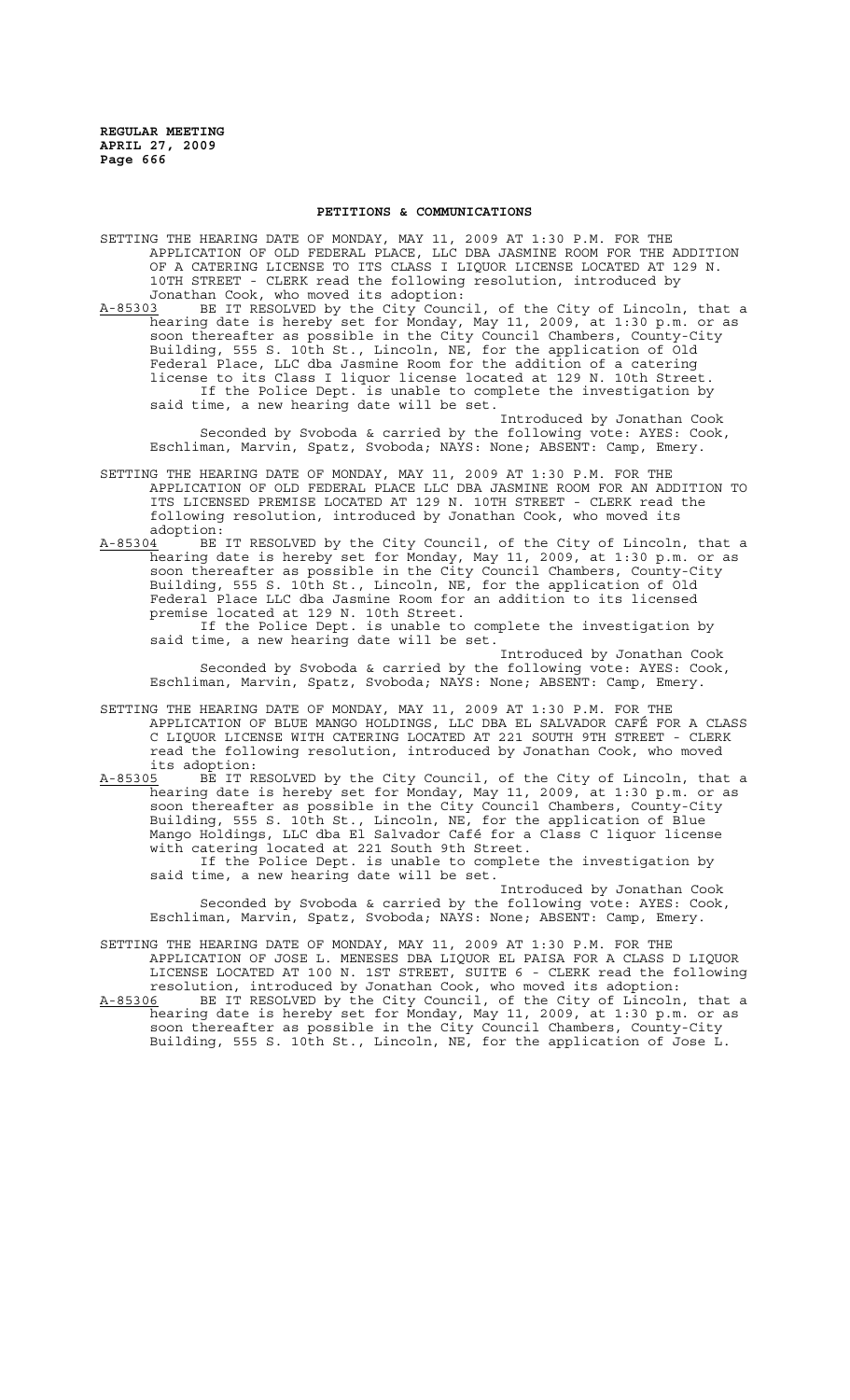Meneses dba Liquor El Paisa for a Class D liquor license located at 100 N. 1st Street, Suite 6.

If the Police Dept. is unable to complete the investigation by said time, a new hearing date will be set.

Introduced by Jonathan Cook Seconded by Svoboda & carried by the following vote: AYES: Cook, Eschliman, Marvin, Spatz, Svoboda; NAYS: None; ABSENT: Camp, Emery.

SETTING THE HEARING DATE OF MONDAY, MAY 11, 2009 AT 1:30 P.M. FOR THE APPLICATION OF STOP 'N SHOP INC. DBA STOP 'N SHOP #3 FOR A CLASS D LIQUOR LICENSE LOCATED AT 4801 RANDOLPH STREET - CLERK read the following resolution, introduced by Jonathan Cook, who moved its

adoption:<br>A-85307 BE A-85307 BE IT RESOLVED by the City Council, of the City of Lincoln, that a hearing date is hereby set for Monday, May 11, 2009, at 1:30 p.m. or as soon thereafter as possible in the City Council Chambers, County-City Building, 555 S. 10th St., Lincoln, NE, for the application of Stop 'N Shop Inc. dba Stop 'N Shop #3 for a Class D liquor license located at 4801 Randolph Street.

If the Police Dept. is unable to complete the investigation by said time, a new hearing date will be set.

Introduced by Jonathan Cook Seconded by Svoboda & carried by the following vote: AYES: Cook, Eschliman, Marvin, Spatz, Svoboda; NAYS: None; ABSENT: Camp, Emery.

SETTING THE HEARING DATE OF MONDAY, MAY 11, 2009 AT 1:30 P.M. FOR THE APPLICATION OF STOP 'N SHOP INC. DBA STOP 'N SHOP #4 FOR A CLASS D LIQUOR LICENSE LOCATED AT 8350 NORTHWOODS DRIVE - CLERK read the following resolution, introduced by Jonathan Cook, who moved its adoption:

A-85308 BE IT RESOLVED by the City Council, of the City of Lincoln, that a hearing date is hereby set for Monday, May 11, 2009, at 1:30 p.m. or as soon thereafter as possible in the City Council Chambers, County-City Building, 555 S. 10th St., Lincoln, NE, for the application of Stop 'N Shop Inc. dba Stop 'N Shop #4 for a Class D liquor license located at 8350 Northwoods Drive.<br>If the Police Dept. is unable to complete the investigation by

If the Police Dept. is unable to complete the investigation by said time, a new hearing date will be set.

Introduced by Jonathan Cook Seconded by Svoboda & carried by the following vote: AYES: Cook, Eschliman, Marvin, Spatz, Svoboda; NAYS: None; ABSENT: Camp, Emery.

SETTING THE HEARING DATE OF MONDAY, MAY 11, 2009 AT 1:30 P.M. FOR THE APPLICATION OF STOP 'N SHOP INC. DBA STOP 'N SHOP #5 FOR A CLASS D LIQUOR LICENSE LOCATED AT 5700 N. 33RD STREET - CLERK read the following

resolution, introduced by Jonathan Cook, who moved its adoption: A-85309 BE IT RESOLVED by the City Council, of the City of Lincoln, that a hearing date is hereby set for Monday, May 11, 2009, at 1:30 p.m. or as soon thereafter as possible in the City Council Chambers, County-City Building, 555 S. 10th St., Lincoln, NE, for the application of Stop 'N Shop Inc. dba Stop 'N Shop #5 for a Class D liquor license located at 5700 N. 33rd Street.

If the Police Dept. is unable to complete the investigation by said time, a new hearing date will be set.

Introduced by Jonathan Cook Seconded by Svoboda & carried by the following vote: AYES: Cook, Eschliman, Marvin, Spatz, Svoboda; NAYS: None; ABSENT: Camp, Emery.

SETTING THE HEARING DATE OF MONDAY, MAY 11, 2009 AT 1:30 P.M. FOR THE APPLICATION OF STOP 'N SHOP INC. DBA STOP 'N SHOP #6 FOR A CLASS D LIQUOR LICENSE LOCATED AT 7000 O STREET - CLERK read the following resolution, introduced by Jonathan Cook, who moved its adoption: A-85310 BE IT RESOLVED by the City Council, of the City of Lincoln, that a hearing date is hereby set for Monday, May 11, 2009, at 1:30 p.m. or as soon thereafter as possible in the City Council Chambers, County-City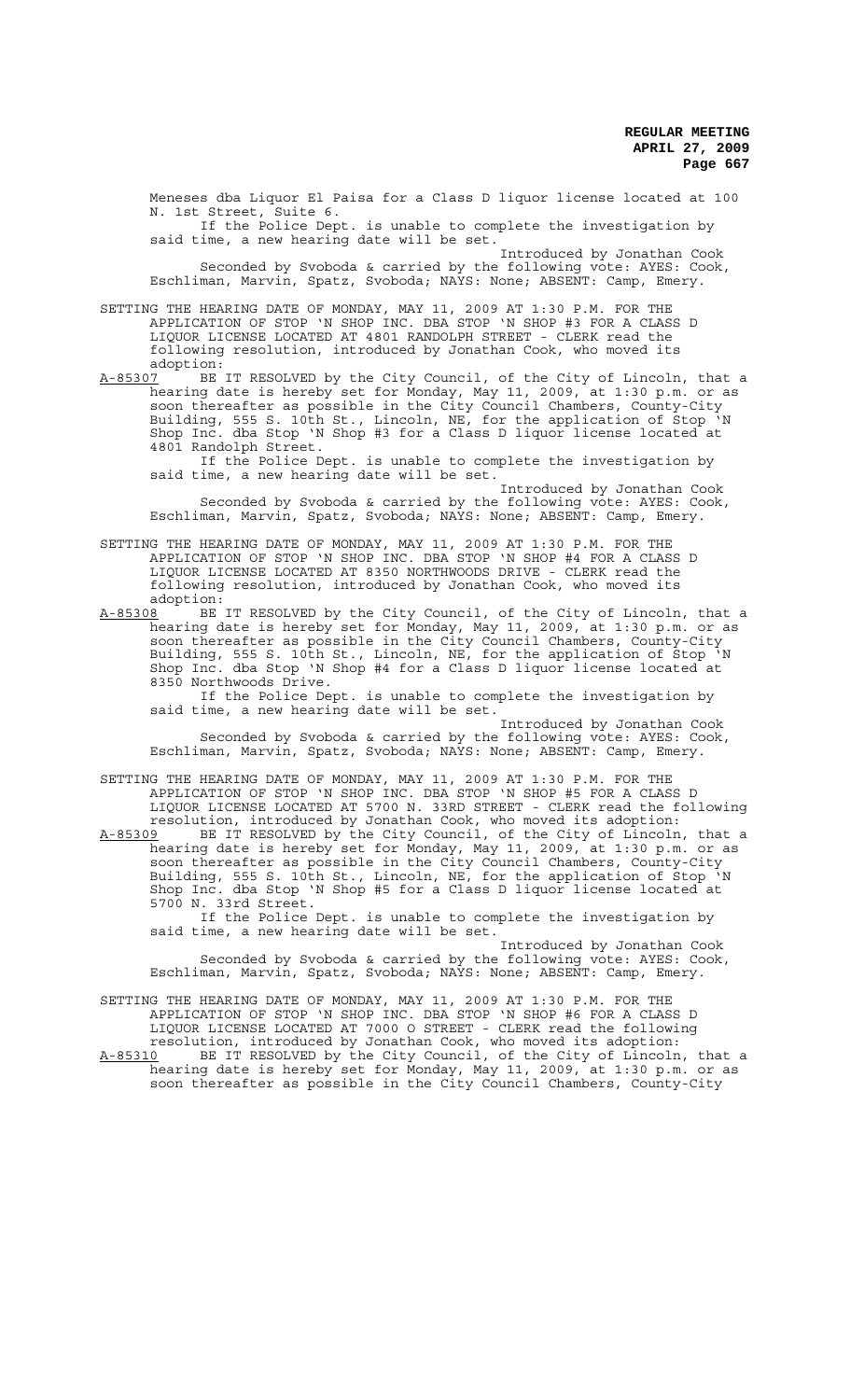Building, 555 S. 10th St., Lincoln, NE, for the application of Stop 'N Shop #6 for a Class D liquor license located at 7000 O Street. If the Police Dept. is unable to complete the investigation by said time, a new hearing date will be set. Introduced by Jonathan Cook Seconded by Svoboda & carried by the following vote: AYES: Cook, Eschliman, Marvin, Spatz, Svoboda; NAYS: None; ABSENT: Camp, Emery.

- INFORMAL PETITION TO CREATE A PAVING DISTRICT TO PAVE THE EAST-WEST ALLEY BORDERED BY 10TH AND 11TH STREETS AND G AND H STREETS SUBMITTED BY JOHN C. BALL FOR LOYA, LLC - CLERK presented said petition which was referred to the Public Works Department on 4/22/09.
- THE FOLLOWING HAVE BEEN REFERRED TO THE PLANNING DEPARTMENT: Change of Zone No. 09010 - Req. of Randy Bartelt amending Chapter 27.70 of the Lincoln Municipal Code relating to Zoning Code, Additional Use Regulations by adding a new section numbered 27.70.060 to allow churches to hold temporary or seasonal sales of goods at retail. Change of Zone No. 09011 - Req. of Andermatt, LLC, Southlake Planned Unit Development for a change of zone from AG Agricultural District to B-2 Planned Neighborhood Business District and R-8 Residential District on property generally located at S. 91st Street and Highway 2; and for approval of a development plan which proposes waivers of sidewalks, block length, reduction of the B-2 setbacks to 0 feet, and the preliminary plat process in the underlying R-8 zoning. Special Permit No. 09008 - Req. of Patricia Sanchez for the authority to sell alcoholic beverages for consumption on the premises on property generally located at N. 1st Street and O Street.

## **MISCELLANEOUS REFERRALS - NONE**

#### **LIQUOR RESOLUTIONS - NONE**

## **ORDINANCES - 2ND READING & RELATED RESOLUTIONS (as required)**

- APPROVING AMENDMENT NO. 1 TO THE WOODLANDS AT YANKEE HILL CONDITIONAL ANNEXATION AND ZONING AGREEMENT BETWEEN THE CITY AND CARL R. & VICKI A. SCHMIDT, 3AP-SE LLC, MIDWEST NET LEASE INVESTORS-SE LLC, RC KRUEGER DEVELOPMENT CO., KRUEGER HOLDING CO., AND CALRUBY LLC, RELATING TO THE ANNEXATION OF APPROXIMATELY 25.69 ACRES OF PROPERTY GENERALLY LOCATED SOUTHEAST OF THE INTERSECTION OF SOUTH 70TH STREET AND YANKEE HILL ROAD. (RELATED ITEMS: 09R-64, 09-50, 09-51) (ACTION DATE: 5/4/09)
- ANNEXATION NO. 09001 AMENDING THE LINCOLN CORPORATE LIMITS MAP BY ANNEXING APPROXIMATELY 25.69 ACRES OF PROPERTY GENERALLY LOCATED SOUTHEAST OF THE INTERSECTION OF SOUTH 70TH STREET AND YANKEE HILL ROAD. (RELATED ITEMS: 09R-64, 09-50, 09-51) - CLERK read an ordinance, introduced by Ken Svoboda, annexing and including the below described land as part of the City of Lincoln, Nebraska and amending the Corporate Limits Map attached to and made a part of Ordinance No. 18208, to reflect the extension of the corporate limits boundary of the City of Lincoln, Nebraska established and shown thereon, the second time.
- CHANGE OF ZONE 05068A APPLICATION OF R.C. KRUEGER DEVELOPMENT FOR AN AMENDMENT TO THE WOODLANDS AT YANKEE HILL PUD AND A CHANGE OF ZONE FROM AG AGRICULTURAL DISTRICT TO R-3 RESIDENTIAL DISTRICT PUD AND FOR APPROVAL OF A DEVELOPMENT PLAN FOR MODIFICATIONS TO THE ZONING AND LAND SUBDIVISION ORDINANCES TO DEVELOP APPROXIMATELY 31 DWELLING UNITS AND A PRIVATE SCHOOL ON PROPERTY GENERALLY LOCATED AT SOUTH 70TH STREET AND YANKEE HILL ROAD. (RELATED ITEMS: 09R-64, 09-50, 09-51) - CLERK read an ordinance, introduced by Ken Svoboda, amending the Lincoln Zoning District Maps attached to and made a part of Title 27 of the Lincoln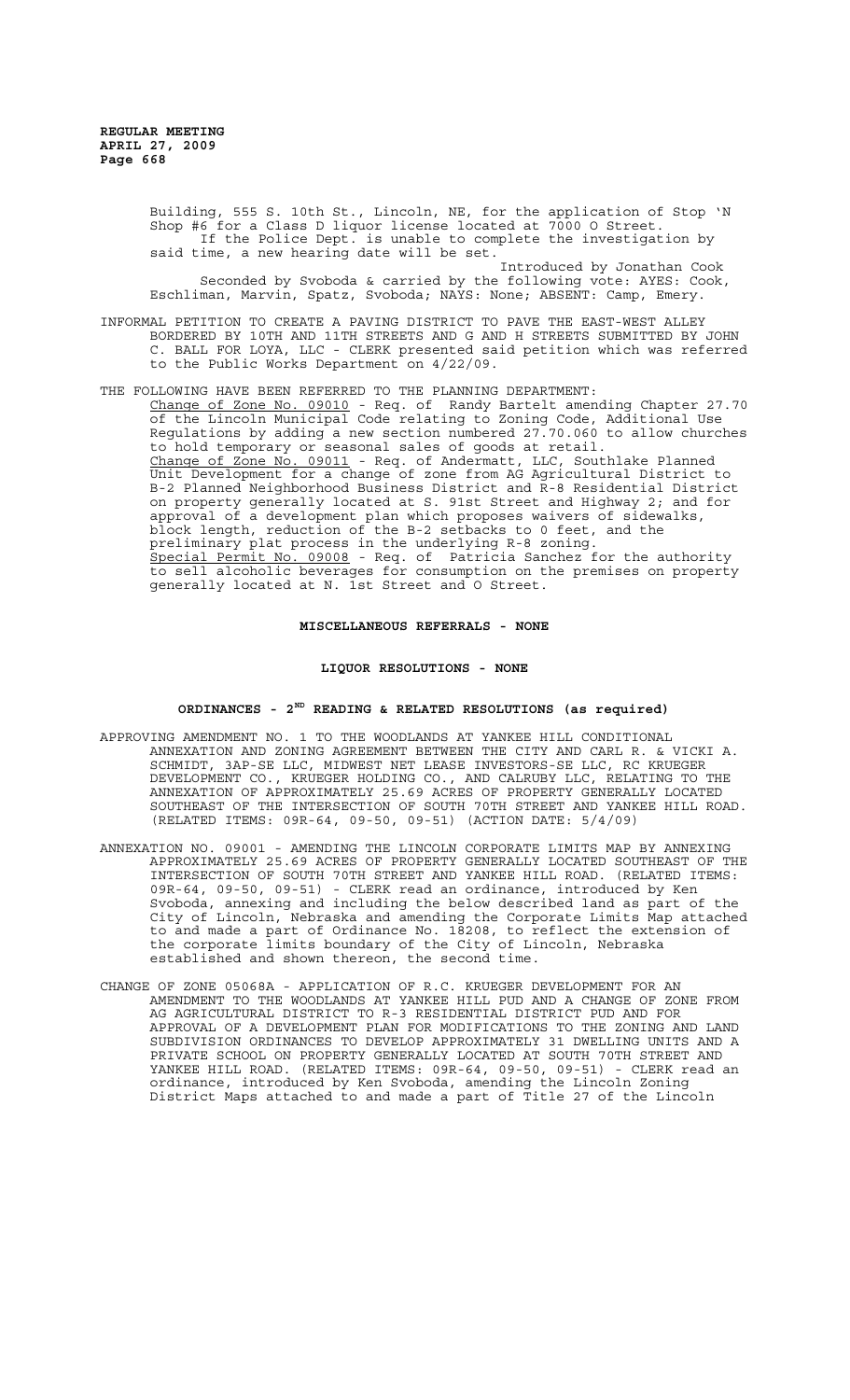Municipal Code, as provided by Section 27.05.020 of the Lincoln Municipal Code, by changing the boundaries of the districts established and shown thereon, the second time.

- ANNEXATION NO. 08005 AMENDING THE LINCOLN CORPORATE LIMITS MAP BY ANNEXING APPROXIMATELY 26.3 ACRES OF PROPERTY GENERALLY LOCATED AT NORTH 90TH STREET AND O STREET. (RELATED ITEMS: 09-52, 09-53) - CLERK read an ordinance, introduced by Ken Svoboda, annexing and including the below described land as part of the City of Lincoln, Nebraska and amending the Corporate Limits Map attached to and made a part of Ordinance No. 18208, to reflect the extension of the corporate limits boundary of the City of Lincoln, Nebraska established and shown thereon, the second time.
- CHANGE OF ZONE NO. 09008 APPLICATION OF SOUTHEAST COMMUNITY COLLEGE FOR A CHANGE OF ZONE FROM P PUBLIC USE DISTRICT TO O-3 OFFICE PARK DISTRICT ON PROPERTY GENERALLY LOCATED AT NORTH 90TH STREET AND O STREET. (RELATED ITEMS: 09-52, 09-53) - CLERK read an ordinance, introduced by Ken Svoboda, amending the Lincoln Zoning District Maps adopted by reference and made a part of Title 27 of the Lincoln Municipal Code, pursuant to Section 27.05.020 of the Lincoln Municipal Code, by changing the boundaries of the districts established and shown thereon, the second time.
- CHANGE OF ZONE NO. 09004 AMENDING CHAPTER 27.61 OF THE LINCOLN MUNICIPAL CODE RELATING TO NONCONFORMING AND NONSTANDARD USES BY ADDING A NEW SECTION NUMBERED 27.61.100 TO ESTABLISH CONDITIONS FOR THE EXPANSION OF A NONSTANDARD SINGLE-FAMILY OR TWO FAMILY DWELLING INTO A REQUIRED YARD IN RESIDENTIAL DISTRICTS - CLERK read an ordinance, introduced by Ken Svoboda, amending Chapter 27.61 of the Lincoln Municipal Code relating to Nonconforming and Nonstandard Uses by adding a new section numbered 27.61.100 to establish conditions for the expansion of a nonstandard single family or two family dwelling into a required yard in residential districts, the second time.
- CHANGE OF ZONE NO. 09007 APPLICATION OF THE PLANNING DIRECTOR TO ELIMINATE THE BUILDING LINE DISTRICT IN RANDOLPH STREET FROM THE CENTERLINE OF SOUTH 46TH STREET TO THE WEST RIGHT-OF-WAY LINE OF SOUTH 47TH STREET - CLERK read an ordinance, introduced by Ken Svoboda, amending the Lincoln Building Line District Map to eliminate the building line district in Randolph Street from the centerline of South 46<sup>th</sup> Street to the west right-of-way line of South  $47^{\text{th}}$  Street, the second time.
- COMP. PLAN CONFORMITY 09003 REQUEST OF THE URBAN DEVELOPMENT DEPARTMENT TO DECLARE APPROXIMATELY 2 ACRES OF PROPERTY GENERALLY LOCATED AT THE NORTHWEST CORNER OF NORTH 27TH STREET AND CENTER STREET AS SURPLUS AND AUTHORIZING THE SALE THEREOF TO MATT TALBOT KITCHEN AND OUTREACH. (RELATED ITEMS: 09-56, 09-57, 09-58, 09-59) - CLERK read an ordinance, introduced by Ken Svoboda, declaring approximately two acres of Cityowned property generally located at the northwest corner of North 27<sup>th</sup> Street and Center Street as surplus and authorizing the sale thereof to the Matt Talbot Kitchen and Outreach, the second time.
- CHANGE OF ZONE 08074 APPLICATION OF THE PLANNING DIRECTOR FOR A CHANGE OF ZONE FROM I-1 INDUSTRIAL DISTRICT TO R-2 RESIDENTIAL DISTRICT, H-3 HIGHWAY COMMERCIAL DISTRICT AND P PUBLIC USE DISTRICT; FROM P PUBLIC USE DISTRICT TO H-3 HIGHWAY COMMERCIAL DISTRICT; AND FROM R-4 RESIDENTIAL DISTRICT TO P PUBLIC USE DISTRICT, ON PROPERTY GENERALLY LOCATED AT NORTH 27TH STREET AND FAIR STREET AND NORTH 27TH STREET AND CENTER STREET. (RELATED ITEMS: 09-56, 09-57, 09-58, 09-59) - CLERK read an ordinance, introduced by Ken Svoboda, amending the Lincoln Zoning District Maps adopted by reference and made a part of Title 27 of the Lincoln Municipal Code, pursuant to Section 27.05.020 of the Lincoln Municipal Code, by changing the boundaries of the districts established and shown thereon, the second time.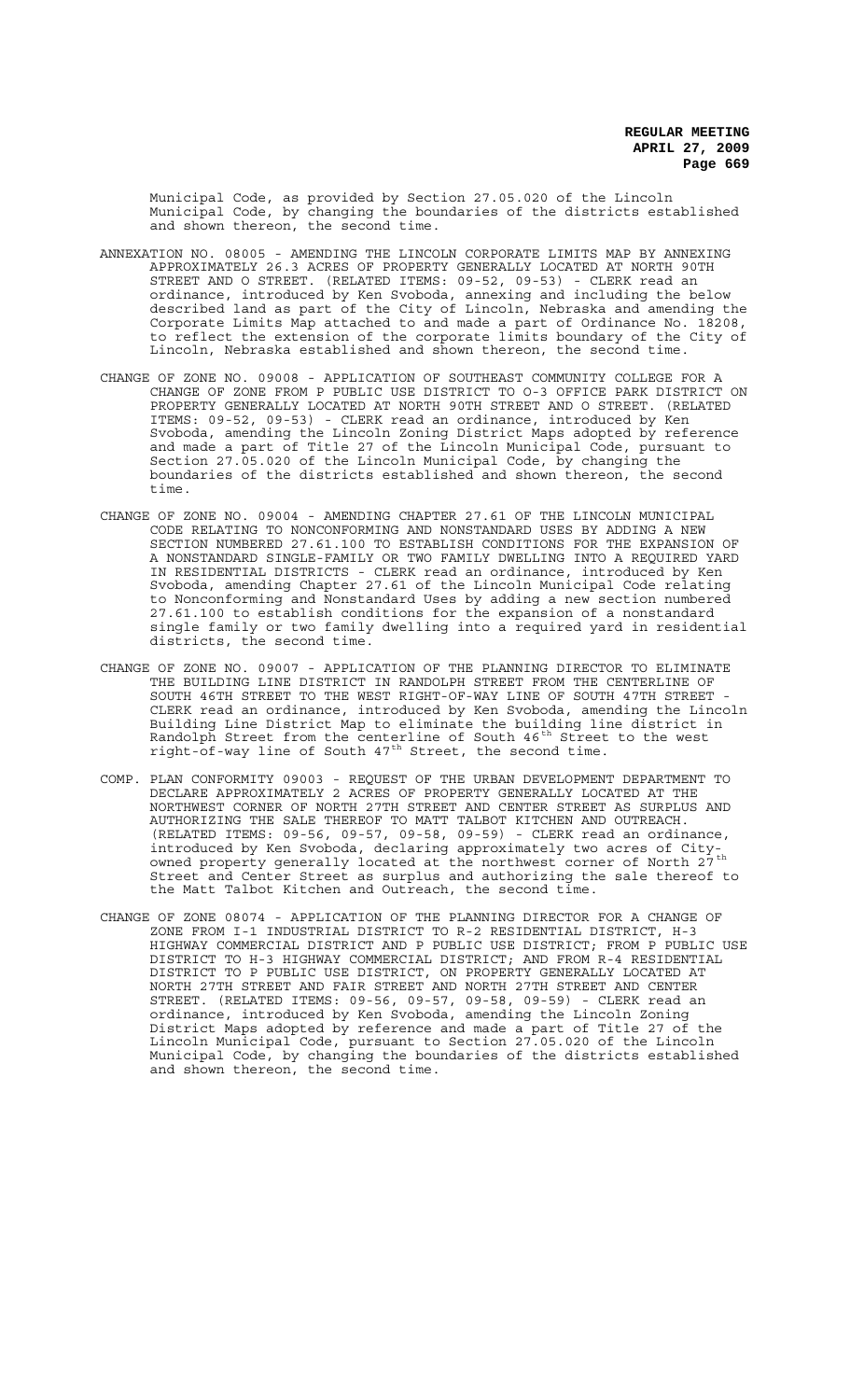- CHANGE OF ZONE 09006 APPLICATION OF THE URBAN DEVELOPMENT DIRECTOR TO DESIGNATE THE FORMER NORTHEAST BRANCH "CARNEGIE" LIBRARY AS A LANDMARK, ON PROPERTY GENERALLY LOCATED AT NORTH 27TH STREET AND CENTER STREET. (RELATED ITEMS: 09-56, 09-57, 09-58, 09-59) - CLERK read an ordinance, introduced by Ken Svoboda, amending the City of Lincoln Zoning District Maps attached to and made a part of Title 27 of the Lincoln Municipal Code by designating certain property as a Landmark, the second time.
- VACATION 09003 APPLICATION OF THE URBAN DEVELOPMENT DIRECTOR TO VACATE THE REMAINING PORTION OF THE NORTH-SOUTH ALLEY BETWEEN NORTH 26TH STREET AND NORTH 27TH STREET, NORTH OF CENTER STREET, RETAINING TITLE THERETO IN THE CITY AND AUTHORIZING THE SALE TO MATT TALBOT KITCHEN AND OUTREACH. (RELATED ITEMS: 09-56, 09-57, 09-58, 09-59) - CLERK read an ordinance, introduced by Ken Svoboda, vacating the remaining portion of the northsouth alley between North 26<sup>th</sup> Street and North  $27^{\text{th}}$  Street, north of Center Street, retaining title thereto in the City of Lincoln, and authorizing the sale thereof to Matt Talbot Kitchen and Outreach, the second time.

#### **PUBLIC HEARING RESOLUTIONS**

ACCEPTING THE REPORT OF NEW AND PENDING CLAIMS AGAINST THE CITY AND APPROVING DISPOSITION OF CLAIMS SET FORTH FOR THE PERIOD OF APRIL 1 -15, 2009 - CLERK read the following resolution, introduced by Ken Svoboda, who

moved its adoption:<br>A-85311 BE IT RESOLVE BE IT RESOLVED by the City Council of the City of Lincoln, Nebraska:

That the claims listed in the attached report, marked as Exhibit "A", dated April 16, 2009, of various new and pending tort claims filed against the City of Lincoln with the Office of the City Attorney or the Office of the City Clerk, as well as claims which have been disposed of, are hereby received as required by Neb. Rev. Stat. § 13-905 (Reissue 1997). The dispositions of claims by the Office of the City Attorney, as shown by the attached report, are hereby approved:

| DENIED                                                      |            | ALLOWED/SETTLED          |            |  |
|-------------------------------------------------------------|------------|--------------------------|------------|--|
| Windstream                                                  | \$9,456.32 | Kevin & Aimee Loegel     | \$1,402.00 |  |
| L. Mark & Shannon                                           |            | Nebraska Logistics, Inc. | 710.15     |  |
| Lagrimini                                                   | 247.00     | Gary & Maureen Gilmour   | 3,949.49   |  |
| Carlos Carpio                                               | 53.00      | Josh & Melissa McCurley  | 9,429.68   |  |
| Stanton Ham                                                 | 325.00     | John & Lisa Showalter    | 9,339.00   |  |
| Jane Winter                                                 | 273.77     | State Farm Insurance     |            |  |
| Felicia Bertram                                             | 247.00     | (Claim #27-7827-395)     | 7,404.17   |  |
| Amanda Koob                                                 | 802.50     | Jordan Rohwer            | 1,726.28   |  |
| Joanna Fineran                                              | 46.00      | Linda Gropp              | 176.55     |  |
| Roger Sand                                                  | 424.16     | Ticonderoga Land Co.     | 241.50     |  |
|                                                             |            | Ryan McCormick           | 316.22     |  |
|                                                             |            | Marcella Foster          | 1,501.27   |  |
| The City Attorney is hereby directed to mail to the various |            |                          |            |  |

claimants listed herein a copy of this resolution which shows the final disposition of their claim.

Introduced by Ken Svoboda

Seconded by Marvin & carried by the following vote: AYES: Cook, Eschliman, Marvin, Spatz, Svoboda; NAYS: None; ABSENT: Camp, Emery.

USE PERMIT NO. 140C - APPLICATION OF MENARD, INC. TO AMEND THE APPIAN WAY REGIONAL CENTER TO MODIFY THE OFF-STREET PARKING REQUIREMENT FOR MENARD'S ON PROPERTY GENERALLY LOCATED NORTHEAST OF THE INTERSECTION OF SOUTH 89TH STREET AND ANDERMATT DRIVE - CLERK read the following resolution, introduced by Ken Svoboda, who moved its adoption:

A-85312 WHEREAS, Menard, Inc. has submitted an application in accordance with Section 27.37.070 of the Lincoln Municipal Code designated as Use Permit No. 140C for authority to modify the off-street parking requirements to waive the required parking spaces from 729 stalls to 650 stalls, on property generally located northeast of the intersection of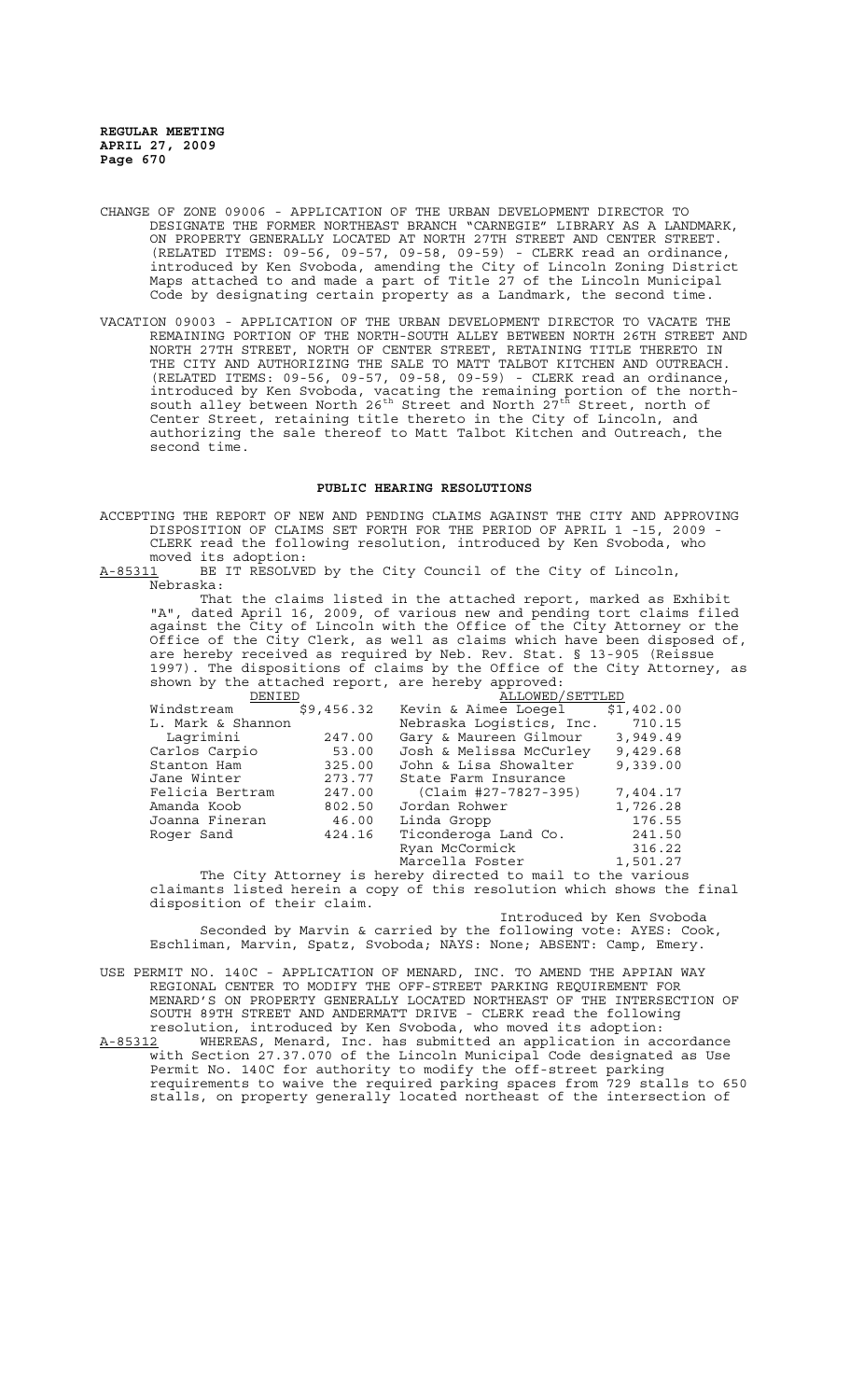South 89th Street and Andermatt Drive, and legally described to wit: Lot 2, Block 1, Appian Way Addition, Lincoln, Lancaster County, Nebraska; and

WHEREAS, the real property adjacent to the area included within the site plan for this modification to the commercial development will not be adversely affected; and

WHEREAS, said site plan together with the terms and conditions hereinafter set forth are consistent with the intent and purpose of Title 27 of the Lincoln Municipal Code to promote the public health, safety, and general welfare.

NOW, THEREFORE, BE IT RESOLVED by the City Council of the City of Lincoln, Nebraska:

That the application of Menard, Inc., hereinafter referred to as "Permittee", to modify the off-street parking requirement within the previously approved commercial space on the property legally described above be and the same is hereby granted under the provisions of Section 27.37.070 of the Lincoln Municipal Code upon condition that construction and operation of said commercial space be in strict compliance with said application, the site plan, and the following additional express terms, conditions, and requirements:

1. This permit approves an adjustment reducing the required number of parking spaces for home improvement store use from 729 to 650  $spaces.$ 

Before receiving building permits:

a. The Permittee must submit a revised and reproducible final plan including five copies to include a revision of Waiver Note #5 to state, "Parking requirement for Lot 6, Block 3, as shown on the preliminary plat and use permit site plan is adjusted to 650 stalls for the use shown. Any subsequent change in use shall comply with the applicable parking requirements of LMC Title 27.

b. The construction plans must substantially conform to the approved plans.

3. Before occupying the buildings all development and construction must be completed in substantial conformance with the approved plans.

4. All privately-owned improvements must be permanently maintained by the Permittee or an appropriately established property owners association approved by the City Attorney.

5. The physical location of all setbacks and yards, buildings, parking and circulation elements, and similar matters must be in substantial compliance with the location of said items as shown on the approved site plan.

6. The terms, conditions, and requirements of this resolution shall run with the land and be binding on the Permittee, its successors, and assigns.

7. The Permittee shall sign and return the letter of acceptance to the City Clerk within 60 days following the approval of the special permit, provided, however, said 60-day period may be extended up to six months by administrative amendment. The City Clerk shall file a copy of the resolution approving the special permit and the letter of acceptance with the Register of Deeds, filling fees therefor to be paid in advance by the Permittee.<br>8 The s

The site plan as approved with this resolution voids and supersedes all previously approved site plans, however, the terms and conditions of all resolutions approving previous permits shall remain in full force and effect except as specifically amended by this resolution. Introduced by Ken Svoboda

Seconded by Marvin & carried by the following vote: AYES: Cook, Eschliman, Marvin, Spatz, Svoboda; NAYS: None; ABSENT: Camp, Emery.

## APPROVING AN AGREEMENT BETWEEN THE CITY AND BRYANLGH TO TRANSFER MEDICARE RECAPTURE CREDITS FROM BRYANLGH TO THE CITY IN THE AMOUNT OF \$153,872; TO TRANSFER \$111,999 FROM THE CITY TO BRYANLGH WHICH REPRESENTS

ACCUMULATED INCOME DISTRIBUTED FROM THE AARON H. BUCKSTAFF FUND; AND FOR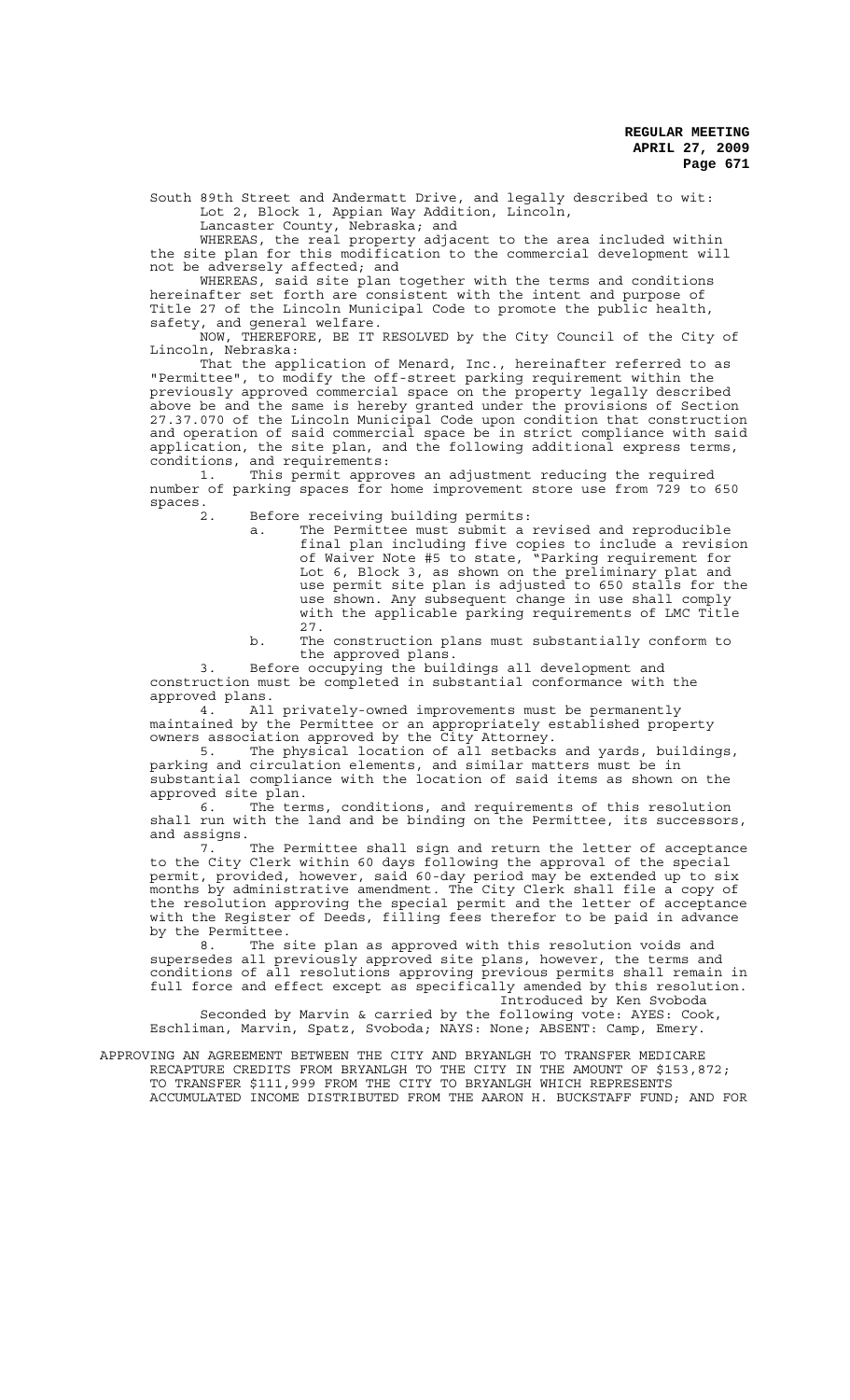> BRYANLGH TO ADMINISTER THE BIBA FUNDS THAT RESULTED FROM A JUDGMENT DATED MAY 11, 2002 (RELATED ITEMS: 09R-65, 09R-66, 09R-67) - CLERK read the following resolution, introduced by Ken Svoboda, who moved its

adoption:<br><u>A-85313</u> BE BE IT RESOLVED by the City Council of the City of Lincoln, Nebraska:

That the attached Agreement between the City of Lincoln, Bryan Healthcare Inc., and Bryan Memorial Hospital, for the distribution of funds for health care services described in said Agreement related to the sale of Lincoln General Hospital, pursuant to the Master Affiliation Agreement entered into by the parties in October, 1997, upon the terms and conditions set forth in said Agreement, which is attached hereto marked as Attachment "A", is hereby approved and the Mayor is authorized to execute the same on behalf of the City of Lincoln. The City Clerk is directed to transmit three fully executed copies

of said Agreement to the Finance Director for transmittal to the parties.

Introduced by Ken Svoboda Seconded by Marvin & carried by the following vote: AYES: Cook, Eschliman, Marvin, Spatz, Svoboda; NAYS: None; ABSENT: Camp, Emery.

APPROVING A MEMORANDUM OF UNDERSTANDING BETWEEN THE CITY AND THE COMMUNITY HEALTH ENDOWMENT FOR THE FINAL DISTRIBUTION OF ESCROW FUNDS AND MEDICARE RECAPTURE CREDITS TO THE COMMUNITY HEALTH ENDOWMENT AND TO REQUIRE THE COMMUNITY HEALTH ENDOWMENT TO ESTABLISH A CONTINGENCY FUND (RELATED ITEMS: 09R-65, 09R-66, 09R-67) - CLERK read the following resolution, introduced by Ken Svoboda, who moved its adoption:

A-85314 BE IT RESOLVED by the City Council of the City of Lincoln, Nebraska:

That the attached Memorandum of Understanding – Distribution of Funds between the City of Lincoln and the Community Health Endowment of Lincoln, for the final distribution of escrow funds and Medicare Recapture Credits to the Community Health Endowment and to require the Community Health Endowment to be establish a contingency fund, upon the terms and conditions set forth in said Memorandum of Understanding, which is attached hereto marked as Attachment "A", is hereby approved and the Mayor is authorized to execute the same on behalf of the City of Lincoln.

The City Clerk is directed to transmit three fully executed originals of said Agreement to the Finance Director for transmittal to the parties.

Introduced by Ken Svoboda

Seconded by Marvin & carried by the following vote: AYES: Cook, Eschliman, Marvin, Spatz, Svoboda; NAYS: None; ABSENT: Camp, Emery.

APPROVING AN AGREEMENT BETWEEN BRYANLGH, THE CITY AND US BANCORP TO LIQUIDATE ALL ESCROWED FUNDS AND TRANSFER THESE FUNDS TO THE CITY (RELATED ITEMS: 09R-65, 09R-66, 09R-67) - CLERK read the following resolution,

introduced by Ken Svoboda, who moved its adoption:<br>A-85315 BE IT RESOLVED by the City Council of the Ci BE IT RESOLVED by the City Council of the City of Lincoln, Nebraska:

That the attached Agreement for Final Distribution of Escrowed Funds between the City of Lincoln, Bryan Healthcare Inc., Bryan Memorial Hospital and USBancorp, formerly known as First Bank National Association, to release the balance of escrow funds related to the sale of Lincoln General Hospital pursuant to the Master Affiliation Agreement and to terminate the Escrow Agreement entered into between the parties in October 1997, upon the terms and conditions set forth in said Agreement for Final Distribution, which is attached hereto marked as Attachment "A", is hereby approved and the Mayor is authorized to execute the same on behalf of the City of Lincoln.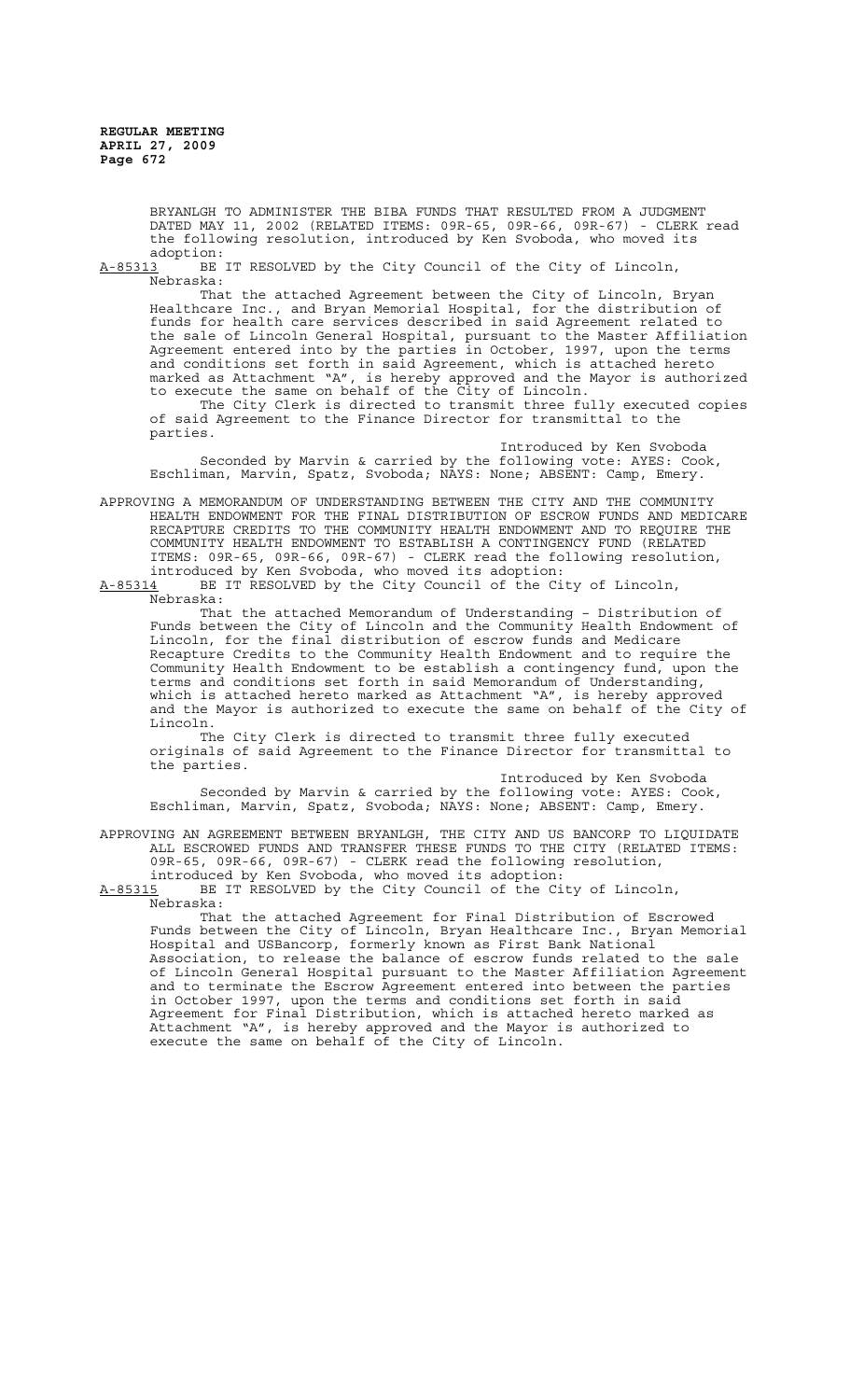The City Clerk is directed to transmit three fully executed originals of said Agreement to the Finance Director for transmittal to the parties.

Introduced by Ken Svoboda Seconded by Marvin & carried by the following vote: AYES: Cook, Eschliman, Marvin, Spatz, Svoboda; NAYS: None; ABSENT: Camp, Emery.

## PUBLIC HEARING ORDINANCE - 3<sup>RD</sup> READING - FOR COUNCIL ACTION

AMENDING SECTION 5.38.050 OF THE LINCOLN MUNICIPAL CODE TO INCREASE PERMIT FEES FOR MOTELS, HOTELS, ROOMING, LODGING, AND APARTMENT HOUSES, AND REPEALING SECTION 5.38.050 AS HITHERTO EXISTING. (4/13/09 - ACTION DELAYED W/ PUBLIC HEARING FOR 2 WEEKS TO 4/27/09) - PRIOR to reading: SVOBODA Moved MTA #1 to amend Bill No. 09-39 in the following manner:

1. On page 1, line 20, delete \$70.00 and insert in lieu thereof \$65.00.

2. On page 2, line 2, delete \$8.00 and insert in lieu thereof \$7.00.

Seconded by Cook & carried by the following vote: AYES: Cook, Eschliman, Marvin, Spatz, Svoboda; NAYS: None. ABSENT: Camp, Emery. CLERK Read an ordinance, introduced by Doug Emery.

SVOBODA Moved to pass the ordinance as amended.

Seconded by Spatz & carried by the following vote: AYES: Cook, Eschliman, Marvin, Spatz, Svoboda; NAYS: None; ABSENT: Camp, Emery. The ordinance, being numbered **#19235**, is recorded in Ordinance Book #26, Page

# **ORDINANCE - 1ST READING & RELATED RESOLUTIONS (AS REQUIRED)**

- APPROVING THE LEASE AGREEMENT BETWEEN THE CITY AND DITTMER & DITTMER OF CRETE FOR THE LEASE OF OFFICE SPACE BY THE LINCOLN AREA AGENCY ON AGING FOR ITS LINCOLN INFORMATION FOR THE ELDERLY (LIFE) PROGRAM AT 1005 E. HIGHWAY 33, SUITE 6, CRETE, NE 68333 FOR A TERM OF MAY 1, 2009 THROUGH MAY 31, 2010 - CLERK read an ordinance, introduced by Jonathan Cook, accepting and approving a Lease Agreement between the City of Lincoln and Dittmer & Dittmer of Crete for the lease of office space by the Lincoln Area Agency on Aging for its Lincoln Information For the Elderly (LIFE) Program located at 1005 E. Highway 33, Suite 6, Crete, NE 68333, for a term of May 1, 2009 through May 31, 2010, the first time.
- APPROVING THE LEASE AGREEMENT BETWEEN THE CITY AND ERIK ALM, WAHOO FOR THE LEASE OF OFFICE SPACE BY THE LINCOLN AREA AGENCY ON AGING FOR ITS LINCOLN INFORMATION FOR THE ELDERLY (LIFE) PROGRAM AT 1325 N. CHESTNUT ST., WAHOO, NE 68066 FOR A TERM OF JULY 1, 2009 THROUGH JUNE 30, 2010 - CLERK read an ordinance, introduced by Jonathan Cook, accepting and approving a Lease Agreement between the City of Lincoln and Erik Alm for the lease of office space by the Lincoln Area Agency on Aging for its Lincoln Information For the Elderly (LIFE) Program located at 1325 N. Chestnut Street, Wahoo, NE 68066, for a term of July 1, 2009 through June 30, 2010, the first time.
- APPROVING THE LEASE AGREEMENT BETWEEN THE CITY AND SCOTT AND CINDY JENSEN FOR THE LEASE OF OFFICE SPACE BY THE LINCOLN AREA AGENCY ON AGING FOR ITS LINCOLN INFORMATION FOR THE ELDERLY (LIFE) PROGRAM AT 320 N. STATE STREET, OSCEOLA, NE 68651 FOR A TERM OF JUNE 1, 2009 THROUGH MAY 31, 2010 - CLERK read an ordinance, introduced by Jonathan Cook, accepting and approving a Lease Agreement between the City of Lincoln and Scott and Cindy Jensen for the lease of office space by the Lincoln Area Agency on Aging for its Lincoln Information For the Elderly (LIFE) Program located at 320 N. State Street, Osceola, NE 68651, for a term of June 1, 2009, the first time.
- APPROVING THE LEASE AGREEMENT BETWEEN THE CITY AND MUELLER/BIGERT RENTALS FOR THE LEASE OF OFFICE SPACE BY THE LINCOLN AREA AGENCY ON AGING FOR ITS LINCOLN INFORMATION FOR THE ELDERLY (LIFE) PROGRAM AT 137 N. 8TH STREET,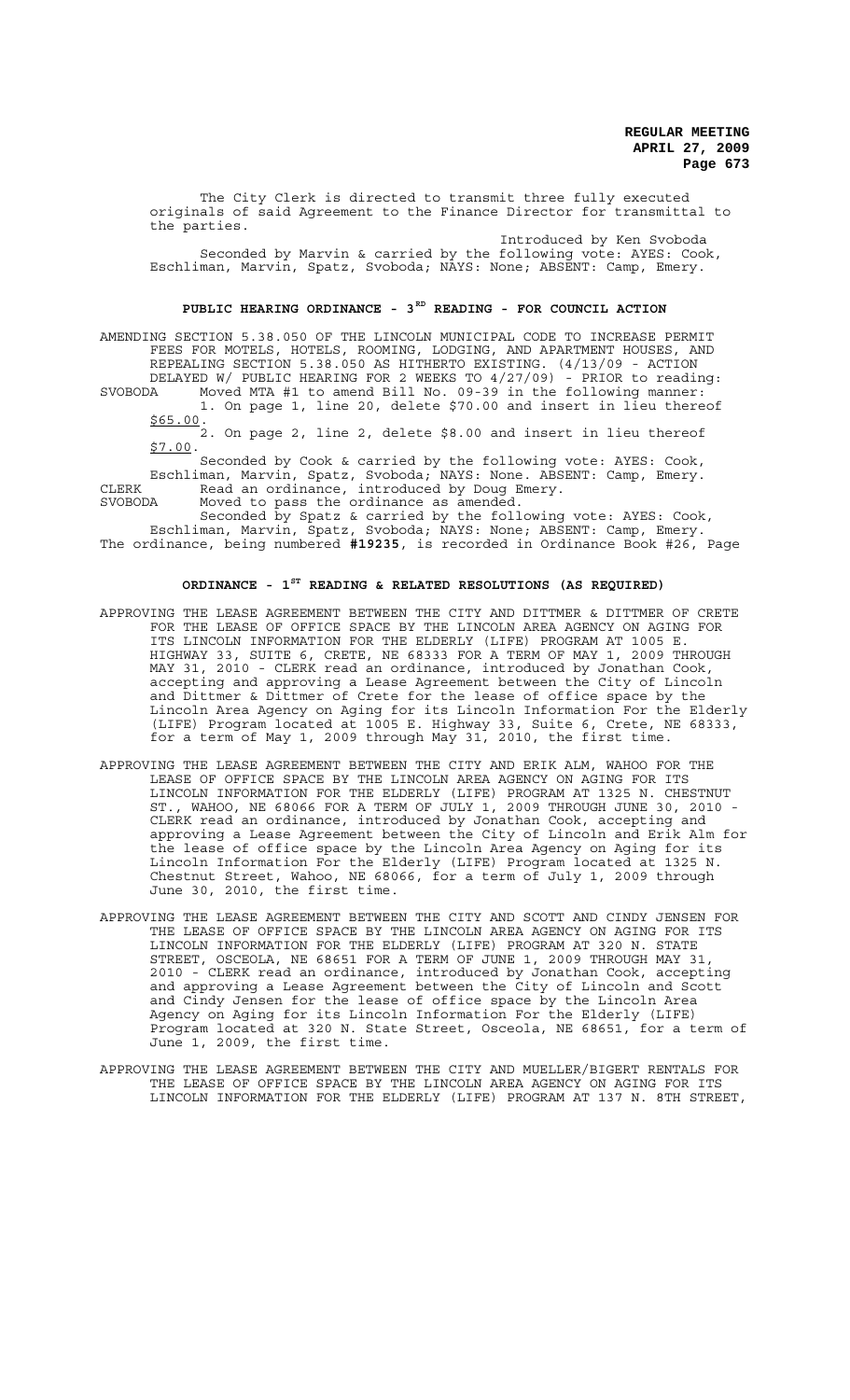> GENEVA, NE 68361 FOR A TERM OF JULY 1, 2009 THROUGH JUNE 30, 2010 - CLERK read an ordinance, introduced by Jonathan Cook, accepting and approving a Lease Agreement between the City of Lincoln and Mueller/Bigert Rentals for the lease of office space by the Lincoln Area Agency on Aging for its Lincoln Information For the Elderly (LIFE) Program located at 137 N. 8<sup>th</sup> Street, Geneva, NE 68361, for a term of July 1, 2009 through June 30, 2010, the first time.

- AMENDING SECTION 1 OF ORDINANCE NO. 19208, PASSED BY THE CITY COUNCIL ON MARCH 2, 2009, TO INCLUDE LOT 77 I.T., SECTION 3, TOWNSHIP 10 NORTH, RANGE 7 EAST OF THE 6TH P.M., IN THE ANNEXATION OF LAND GENERALLY LOCATED AT NORTH 84TH STREET AND CORNHUSKER HIGHWAY - CLERK read an ordinance, introduced by Jonathan Cook, amending Ordinance 19208 passed by the City Council of the City of Lincoln, Nebraska on March 2, 2009, to correct the legal description for the annexation of land generally located at North  $\bar{8}4^\text{th}$  Street and Cornhusker Highway to correspond with the map amendment (Attachment "A") showing the land to be annexed by including that portion of Lot 77 I.T. outside of the city limits located in Section 3, Township 10 North, Range 7 East of the 6<sup>th</sup> P.M., the first time.
- AMENDING SECTION 1 OF ORDINANCE NO. 19212, PASSED BY THE CITY COUNCIL ON MARCH 2, 2009, ANNEXING THAT PORTION OF LOT 23 I.T. LOCATED IN SECTION 17, TOWNSHIP 10 NORTH, RANGE 6 EAST OF THE 6TH P.M., LANCASTER COUNTY, NEBRASKA (GENERALLY LOCATED AT N.W. 39TH STREET AND W. ADAMS STREET) TO INCLUDE THAT PORTION OF SAID LOT 23 I.T. LOCATED IN SECTION 18, TOWNSHIP 10 NORTH, RANGE 6 EAST OF THE 6TH P.M. - CLERK read an ordinance, introduced by Jonathan Cook, amending Ordinance 19212 passed by the City Council of the City of Lincoln, Nebraska on March 2, 2009, to correct the legal description of Lot 23 I.T. for the annexation of the land generally located at N.W. 39<sup>th</sup> Street and West Adams Street to correspond with the map amendment (Attachment "A") showing the land to be annexed by including that portion of Lot 23 I.T. located in Section 18, Township 10 North, Range  $6$  East of the  $6^{th}$  P.M., the first time.

# **ORDINANCES - 3RD READING & RELATED RESOLUTIONS (as required)**

AUTHORIZING THE CITY OF LINCOLN, NEBRASKA TO ENTER INTO A LEASE-PURCHASE TRANSACTION WITH UNION BANK AND TRUST COMPANY, LINCOLN, NEBRASKA, FOR THE ACQUISITION OF STREET LIGHTING EQUIPMENT - CLERK read an ordinance, introduced by John Spatz, authorizing and approving a lease-purchase transaction with Union Bank and Trust Company, the proceeds of which will be used to pay the costs of acquiring and installing street lights and related improvements; approving the issuance, sale and delivery of not to exceed \$2,500,000 principal amount of certificates of participation in such lease; fixing in part and providing for the fixing in part of certain provisions of the lease; and related matters, the third time.

SPATZ Moved to pass the ordinance as read.

Seconded by Svoboda & carried by the following vote: AYES: Cook, Eschliman, Marvin, Spatz, Svoboda; NAYS: None; ABSENT: Camp, Emery. The ordinance, being numbered **#19236**, is recorded in Ordinance Book #26, Page

VACATION 08009 – APPLICATION OF NEBRASKA ACQUISITION CORP. TO VACATE THE WEST 362 FEET OF THE EAST-WEST ALLEY BETWEEN SOUTH 18TH STREET AND SOUTH 20TH STREET AND BETWEEN J STREET AND K STREET - CLERK read an ordinance, introduced by John Spatz, vacating the west 362 feet of the east-west alley between South  $18^{\text{th}}$  Street and South 20<sup>th</sup> Street and between J Street and K Street, and retaining title thereto, in the City of Lincoln, Lancaster County, Nebraska, the third time.

SPATZ Moved to pass the ordinance as read. Seconded by Svoboda & carried by the following vote: AYES: Cook, Eschliman, Marvin, Spatz, Svoboda; NAYS: None; ABSENT: Camp, Emery.

The ordinance, being numbered **#19237**, is recorded in Ordinance Book #26, Page